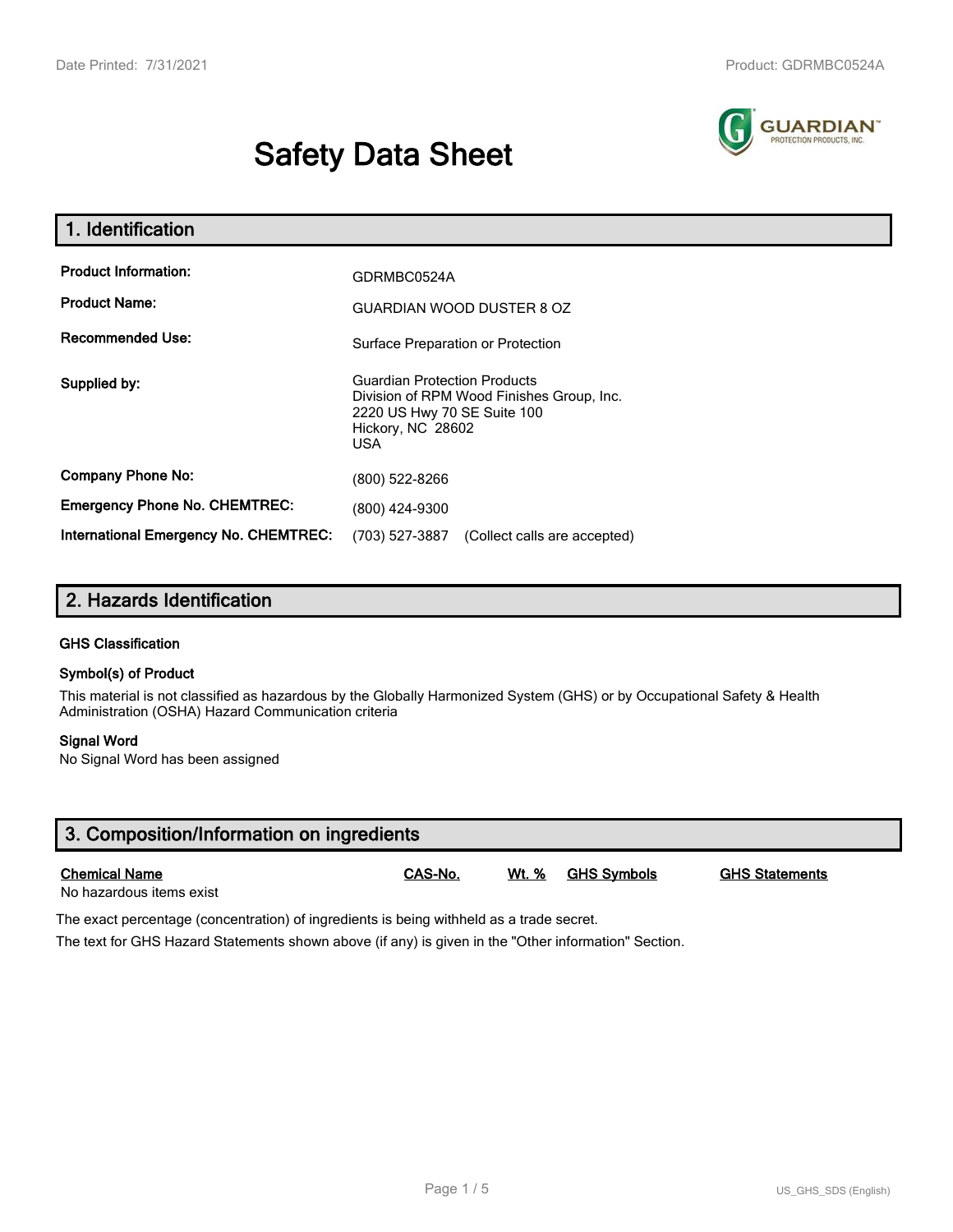## **4. First-aid Measures**



FIRST AID - EYE CONTACT: IF IN EYES: Rinse cautiously with water for several minutes. Remove contact lenses, if present and easy to do. Continue rinsing. If eye irritation persists: Get medical advice/attention.

FIRST AID - SKIN CONTACT: IF ON SKIN: Gently wash with plenty of Soap and Water. If skin irritation occurs: Get medical advice/ attention.

FIRST AID - INGESTION: IF SWALLOWED: rinse mouth. Do NOT induce vomiting. IF exposed or if you feel unwell: Call a POISON CENTER or doctor/physician.

FIRST AID - INHALATION: IF INHALED: If breathing is difficult, remove victim to fresh air and keep at rest in a position comfortable for breathing. IF exposed or if you feel unwell: Call a POISON CENTER or doctor/physician.

## **5. Fire-fighting Measures**

**SPECIAL FIREFIGHTING PROCEDURES:** This product is not expected to burn under normal conditions of use.

**FIREFIGHTING EQUIPMENT:** None.

## **6. Accidental Release Measures**

#### **ENVIRONMENTAL MEASURES:** No Information

**STEPS TO BE TAKEN IN CASE MATERIAL IS RELEASED OR SPILLED:** Follow personal protective equipment recommendations found in Section VIII. Personal protective equipment needs must be evaluated based on information provided on this sheet and the special circumstances created by the spill including; the material spilled, the quantity of the spill, the area in which the spill occurred, and the training and the expertise of employees in the area responding to the spill. Do not allow the spilled product to enter public drainage system or open waterways.

#### **7. Handling and Storage**



**HANDLING:** Avoid inhalation and contact with eyes, skin, and clothing. Wash hands thoroughly after handling and before eating or drinking.

**STORAGE:** Keep containers closed when not in use. Store in cool well ventilated space away from incompatible materials.

# **8. Exposure Controls/Personal Protection Ingredients with Occupational Exposure Limits Chemical Name ACGIH TLV-TWA ACGIH-TLV STEL OSHA PEL-TWA OSHA PEL-CEILING**

No hazardous items exist

**Further Advice: MEL = Maximum Exposure Limit OES = Occupational Exposure Standard SUP = Supplier's Recommendation Sk = Skin Sensitizer N.E. = Not Established N.D. = Not Determined**

**Personal Protection**



**RESPIRATORY PROTECTION:** Use NIOSH approved respiratory protection.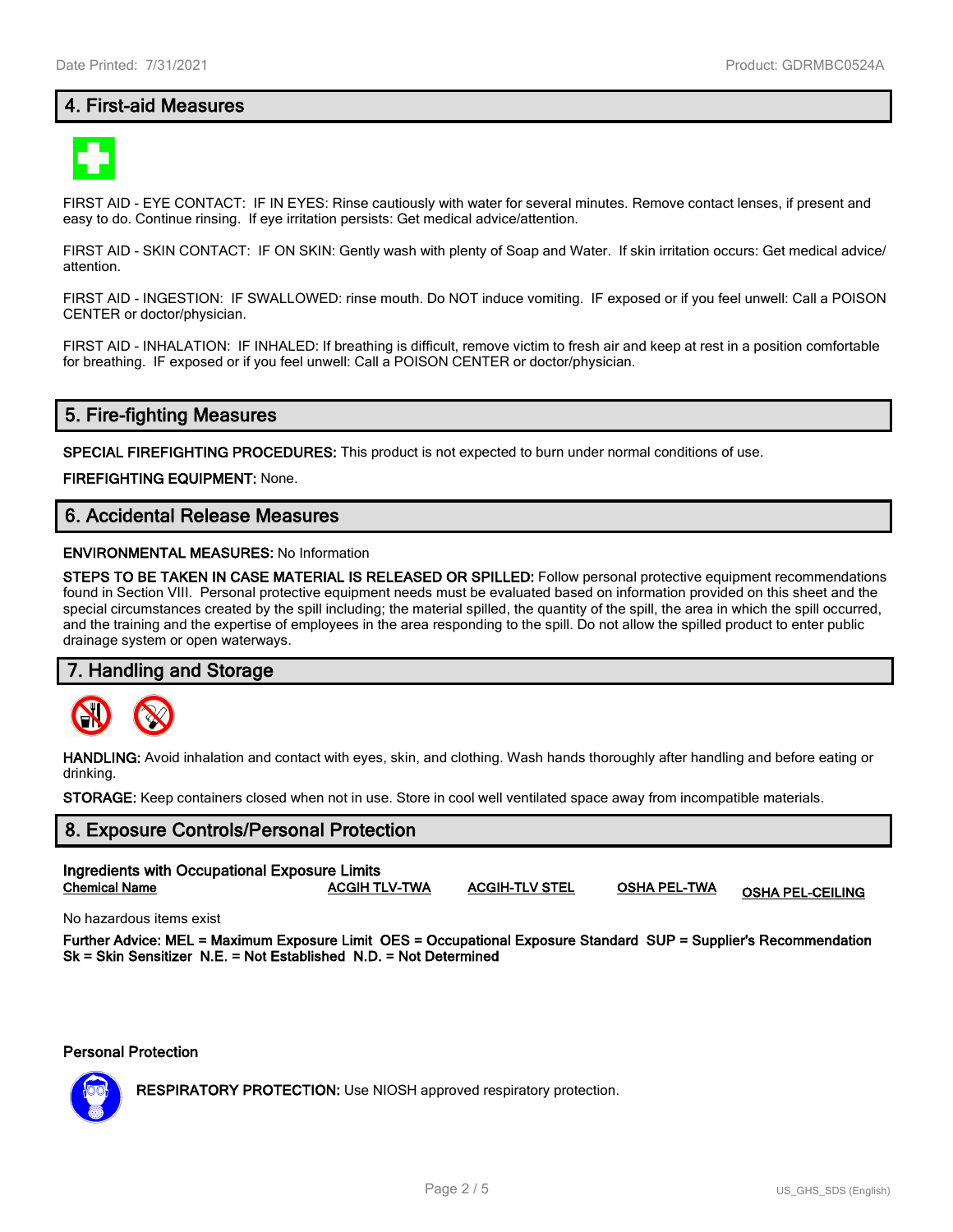

**SKIN PROTECTION:** Wear chemical resistant footwear and clothing such as gloves, an apron or a whole body suit as appropriate.



**EYE PROTECTION:** Wear chemical-resistant glasses and/or goggles and a face shield when eye and face contact is possible due to splashing or spraying of material.



**OTHER PROTECTIVE EQUIPMENT:** No Information



**HYGIENIC PRACTICES:** It is good practice to avoid contact with the product and/or its vapors, mists or dust by using appropriate protective measures. Wash thoroughly after handling and before eating or drinking.

# **9. Physical and Chemical Properties**

| Appearance:                    | Clear Liquid                | <b>Physical State:</b>                      | <b>LIQUID</b>        |
|--------------------------------|-----------------------------|---------------------------------------------|----------------------|
| Odor:                          | Mild                        | <b>Odor Threshold:</b>                      | Not determined       |
| Density, g/cm3:                | 0.999                       | pH:                                         | 4.6                  |
| Freeze Point, °F:              | Not determined              | Viscosity:                                  | Not determined       |
| <b>Solubility in Water:</b>    | Not determined              | Partition Coefficient, n-octanol/<br>water: | Not determined       |
| Decomposition temperature, °F: | Not determined              | <b>Explosive Limits, %:</b>                 | Not determined       |
| Boiling Range, °F:             | Not determined              | Flash Point, °F:                            | $>$ 200 $^{\circ}$ F |
| Combustibility:                | Does not support combustion | Auto-Ignition Temperature, °F:              | Not determined       |
| <b>Evaporation Rate:</b>       | Slower than Diethyl Ether   | Vapor Pressure, mmHg:                       | 999                  |
| <b>Vapor Density:</b>          | Not determined              |                                             |                      |
| $N.I. = No Information$        |                             |                                             |                      |

# **10. Stability and reactivity**

**STABILITY:** Stable under normal conditions.

**CONDITIONS TO AVOID:** Contact with incompatible materials.

**INCOMPATIBILITY:** Acids, Bases, Oxidizing agents

**HAZARDOUS DECOMPOSITION PRODUCTS:** Not determined.

## **11. Toxicological information**

**Practical Experiences**

**EMERGENCY OVERVIEW:** No Information **EFFECT OF OVEREXPOSURE - EYE CONTACT:** No Information **EFFECT OF OVEREXPOSURE - INGESTION:** No Information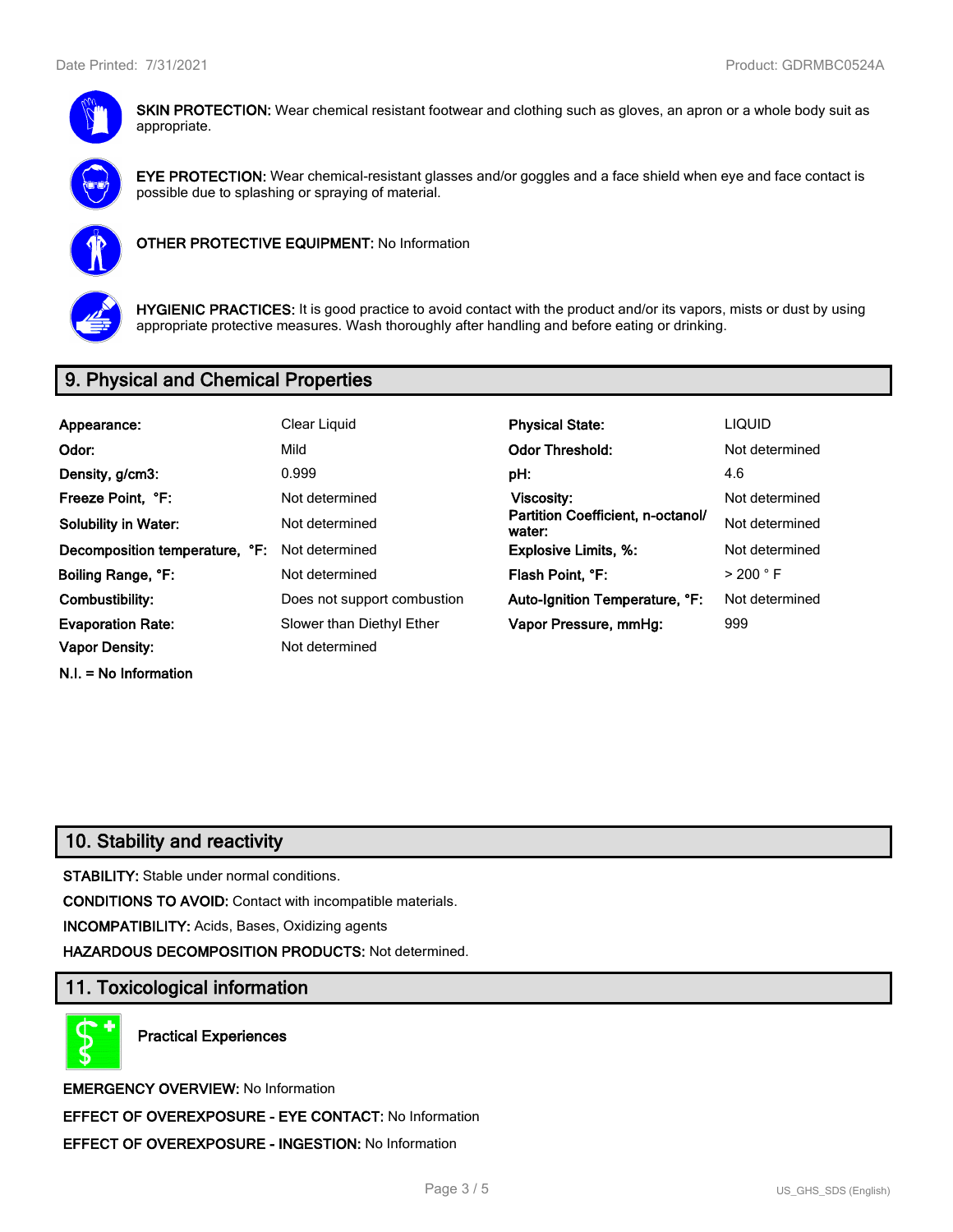#### **EFFECT OF OVEREXPOSURE - INHALATION:** No Information

## **EFFECT OF OVEREXPOSURE - SKIN CONTACT:** No Information

**CARCINOGENICITY:** No Information

## **PRIMARY ROUTE(S) OF ENTRY:**

#### **Acute Toxicity Values The acute effects of this product have not been tested. Data on individual components are tabulated below**

| CAS-No.   | Chemical Name | Oral LD50 | Dermal LD50 | Vapor LC50 |
|-----------|---------------|-----------|-------------|------------|
| No        |               |           |             |            |
| hazardous |               |           |             |            |

hazardous items exist

#### **N.I. = No Information**

## **12. Ecological information**

**ECOLOGICAL INFORMATION:** Ecological evaluation of this material has not been performed; however, do not allow the product to be released to the environment without governmental approval/permits.

## **13. Disposal Information**



**Product**

**DISPOSAL METHOD:** Waste from this material may be a listed and/or characteristic hazardous waste. Dispose of material, contaminated absorbent, container and unused contents in accordance with local, state, and federal regulations.

**STEPS TO BE TAKEN IN CASE MATERIAL IS RELEASED OR SPILLED:** Follow personal protective equipment recommendations found in Section VIII. Personal protective equipment needs must be evaluated based on information provided on this sheet and the special circumstances created by the spill including; the material spilled, the quantity of the spill, the area in which the spill occurred, and the training and the expertise of employees in the area responding to the spill. Do not allow the spilled product to enter public drainage system or open waterways.

## **14. Transport Information**

#### **SPECIAL TRANSPORT PRECAUTIONS:** No Information

**DOT:** NOT RESTRICTED

**IATA:** NOT RESTRICTED

**IMDG:** NOT RESTRICTED